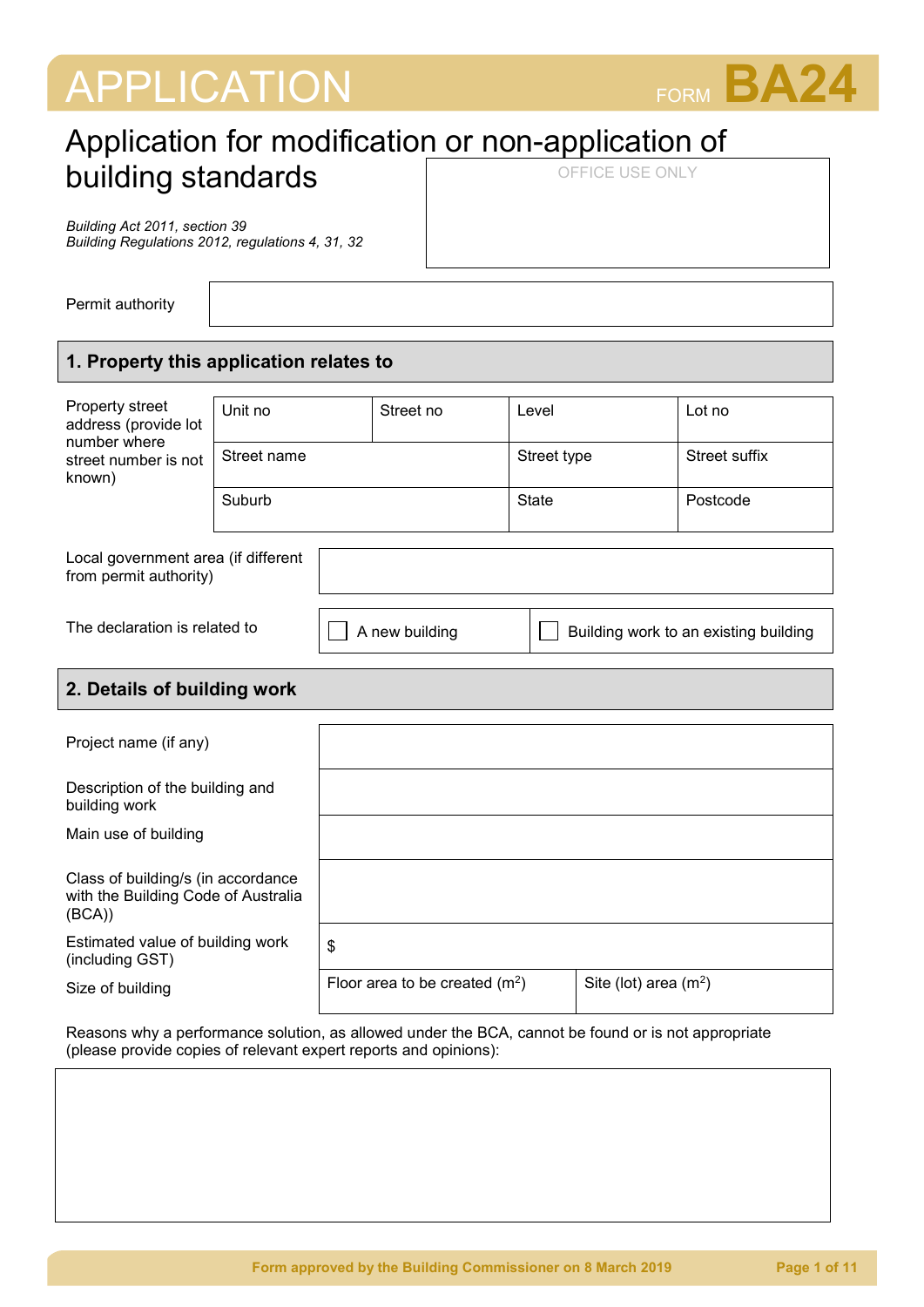

## **3. Owner details**

Where there are multiple owners, please attach a list with the names and signatures of each owner.

| Owner's name                            |                      |  |              |             |          |                            |
|-----------------------------------------|----------------------|--|--------------|-------------|----------|----------------------------|
| Street address<br>(provide lot number   | Unit no<br>Street no |  | Level        |             |          | Lot no                     |
| where street<br>number is not<br>known) | Street name          |  |              | Street type |          | Street suffix              |
|                                         | Suburb               |  | <b>State</b> |             | Postcode | Country (if not Australia) |
| <b>OR</b>                               |                      |  |              |             |          |                            |
| PO Box address                          | PO Box no            |  |              |             |          |                            |
|                                         | Suburb               |  | <b>State</b> |             | Postcode | Country (if not Australia) |
|                                         |                      |  |              |             |          |                            |
| Email address                           |                      |  |              |             |          |                            |
| Phone/fax                               | Phone no             |  |              | Fax         |          |                            |
| Owner's signature*                      |                      |  |              |             |          | Date                       |

\*If you are authorised to sign on behalf of the owner, please provide your written legal authorisation with your application.

#### **Details of the lessee of the building (if not owner occupied)**

 $\Gamma$ 

| Lessee name                                           |                      |  |              |             |          |                            |
|-------------------------------------------------------|----------------------|--|--------------|-------------|----------|----------------------------|
| Street address<br>(provide lot number<br>where street | Unit no<br>Street no |  |              | Level       |          | Lot no                     |
| number is not<br>known)                               | Street name          |  |              | Street type |          | Street suffix              |
|                                                       | Suburb               |  | <b>State</b> |             | Postcode | Country (if not Australia) |
| <b>OR</b>                                             |                      |  |              |             |          |                            |
| PO Box address                                        | PO Box no            |  |              |             |          |                            |
|                                                       | Suburb               |  | <b>State</b> |             | Postcode | Country (if not Australia) |
|                                                       |                      |  |              |             |          |                            |
| Email address                                         |                      |  |              |             |          |                            |
| Phone/fax                                             | Phone no             |  |              | Fax         |          |                            |

٦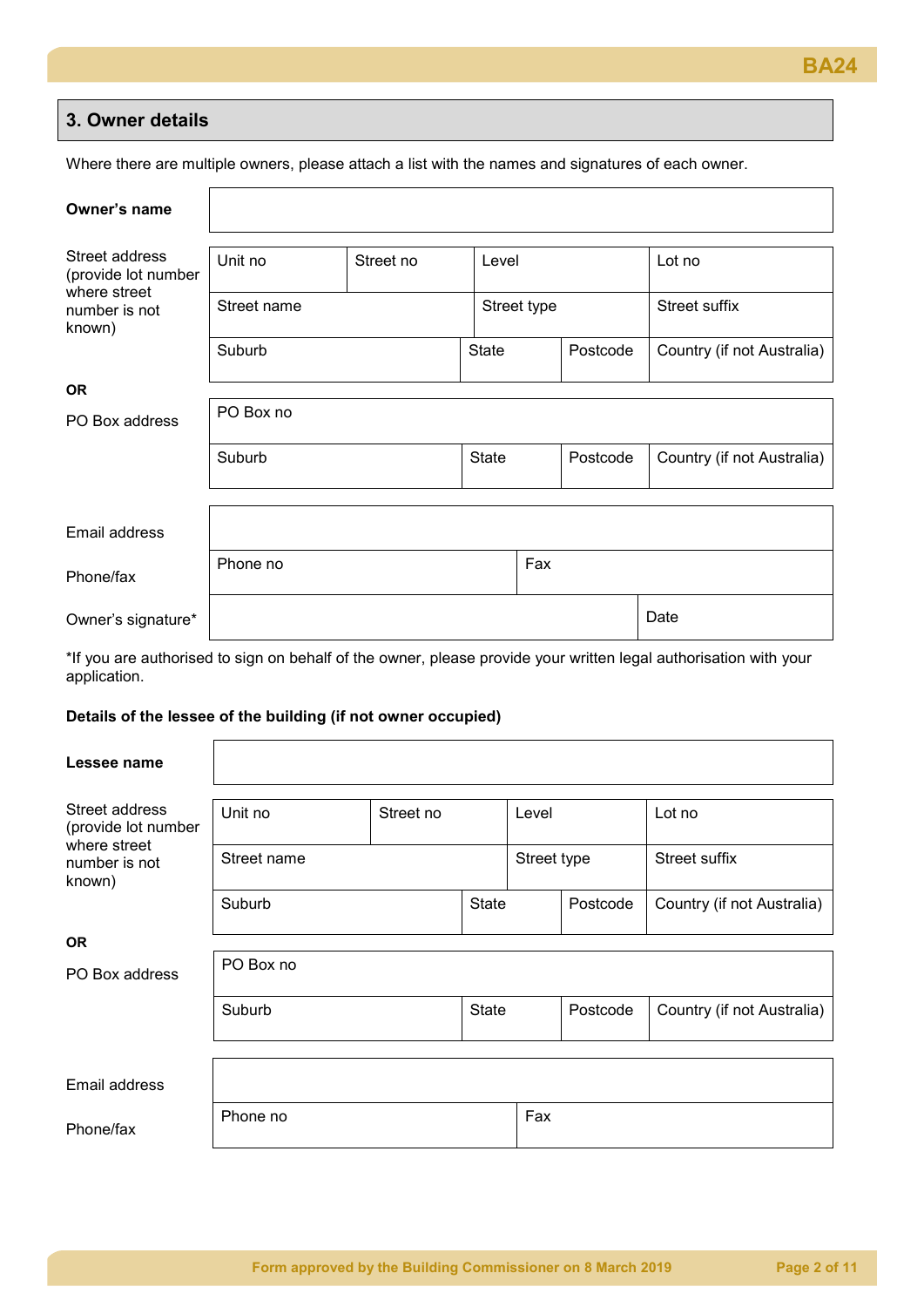# **4. Applicant details Applicant's name** Street address (provide lot number where street number is not known) Unit no | Street no | Level | Lot no Street name Street name Street suffix Suburb Suburb | State | Postcode | Country (if not Australia) **OR** PO Box address PO Box no Suburb Suburb | State | Postcode | Country (if not Australia) Email address Phone/fax Phone no Fax

# **5. Declaration sought**

The following declaration is being sought under section 39 of the *Building Act 2011* (tick appropriate declaration sought and provide details):

| A specified building standard<br>does not apply to a specified<br>building, specified incidental<br>structure or specified<br>demolition work (section<br>39(2)(a) of the Building Act<br>2011)                        | Provide details (attach additional pages if insufficient space) |
|------------------------------------------------------------------------------------------------------------------------------------------------------------------------------------------------------------------------|-----------------------------------------------------------------|
| A building standard that<br>applies to a specified<br>building, specified incidental<br>structure or specified<br>demolition work is modified<br>in a specified way. (section<br>39(2)(b) of the Building Act<br>2011) | Provide details (attach additional pages if insufficient space) |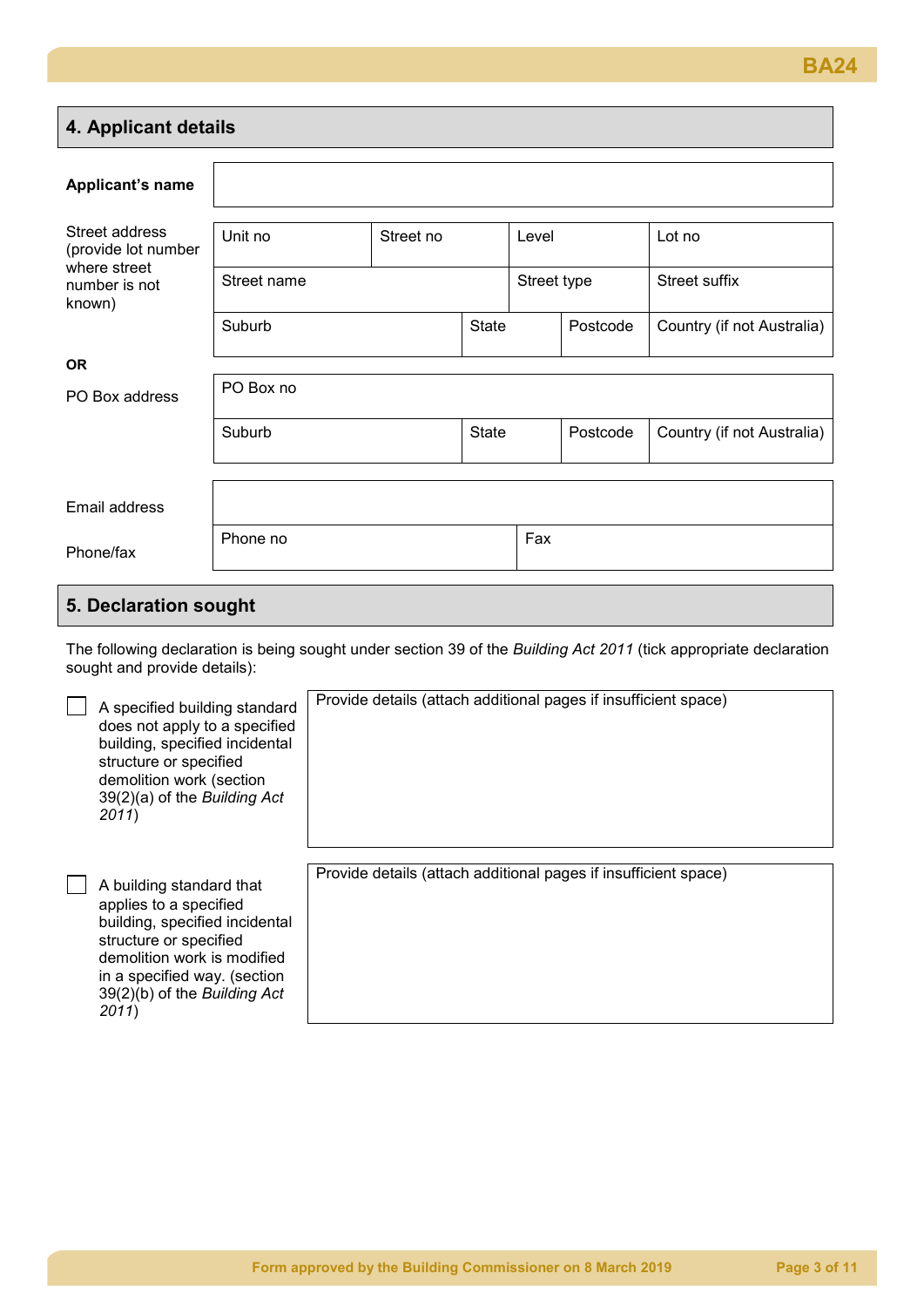# **6. Details of the independent building surveyor**

| <b>Building</b><br>surveyor's name      |                      |  |              |                                                         |          |                                                |
|-----------------------------------------|----------------------|--|--------------|---------------------------------------------------------|----------|------------------------------------------------|
| Street address<br>(provide lot number   | Unit no<br>Street no |  | Level        |                                                         |          | Lot no                                         |
| where street<br>number is not<br>known) | Street name          |  |              | Street type                                             |          | <b>Street suffix</b>                           |
|                                         | Suburb               |  | <b>State</b> |                                                         | Postcode | Country (if not Australia)                     |
| <b>OR</b>                               |                      |  |              |                                                         |          |                                                |
| PO Box address                          | PO Box no            |  |              |                                                         |          |                                                |
|                                         | Suburb               |  | <b>State</b> |                                                         | Postcode | Country (if not Australia)                     |
| Email address                           |                      |  |              |                                                         |          |                                                |
| Phone/fax                               | Phone no             |  |              | Fax                                                     |          |                                                |
| Registration details                    | Registration number  |  |              | Level<br><b>Building Surveying Practitioner Level 1</b> |          |                                                |
|                                         |                      |  |              |                                                         |          | <b>Building Surveying Practitioner Level 2</b> |

# **7. Details of the second independent building surveyor (as previously approved by the Building Commissioner)**

| <b>Building</b><br>surveyor's name      |                      |  |              |       |             |                                                |
|-----------------------------------------|----------------------|--|--------------|-------|-------------|------------------------------------------------|
| Street address<br>(provide lot number   | Unit no<br>Street no |  |              | Level |             | Lot no                                         |
| where street<br>number is not<br>known) | Street name          |  |              |       | Street type | Street suffix                                  |
|                                         | Suburb               |  | State        |       | Postcode    | Country (if not Australia)                     |
| <b>OR</b>                               |                      |  |              |       |             |                                                |
| PO Box address                          | PO Box no            |  |              |       |             |                                                |
|                                         | Suburb               |  | <b>State</b> |       | Postcode    | Country (if not Australia)                     |
| Email address                           |                      |  |              |       |             |                                                |
| Phone/fax                               | Phone no             |  |              | Fax   |             |                                                |
| Registration details                    | Registration number  |  |              | Level |             | <b>Building Surveying Practitioner Level 1</b> |
|                                         |                      |  |              |       |             | <b>Building Surveying Practitioner Level 2</b> |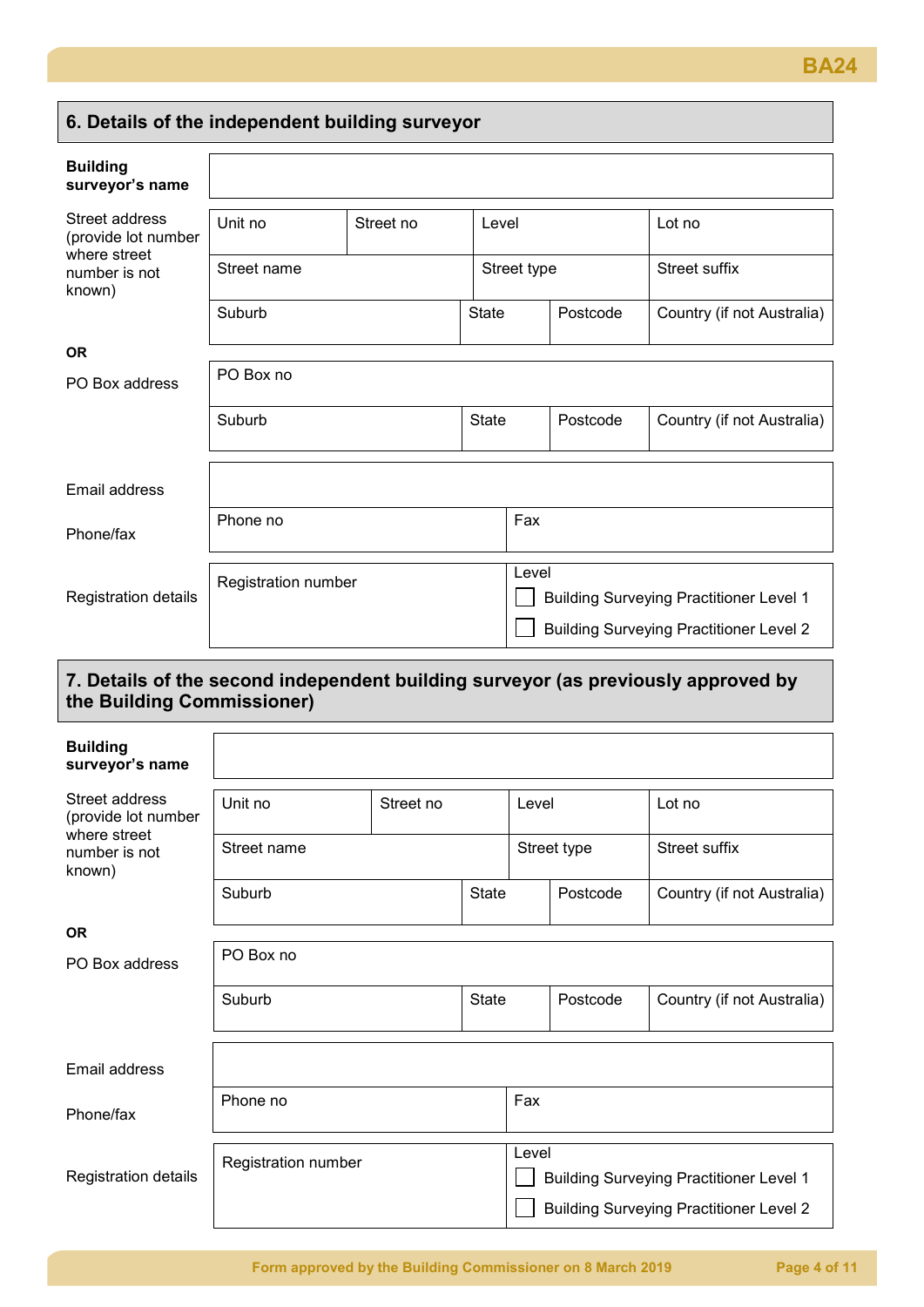## **8. Statements and other attachments**

The three statements attached in this application are to be completed by:

- 1. the **applicant**;
- 2. the **independent building surveyor**; and
- 3. the **second independent building surveyor approved by the Building Commissioner**.

#### **Second independent building surveyor**

Prior to completing this form, the applicant must provide the Building Commissioner with the names of at least three suitably qualified and experienced registered building surveyors to assist the Building Commissioner in approving a second independent building surveyor for the purposes of this application.

The completed statements must be attached to this application prior to lodgement with the Building Commissioner.

Attach other relevant information that may support your application. This may include but is not limited to:

- a) plans and specifications;
- b) expert technical reports;
- c) legal opinions;
- d) whether the non-compliance is proposed to be temporary; and
- e) any building upgrade plans.

#### **Note**

You should be aware that applying for modification or non-application of a building standard is a very serious request and is not a decision that can be made without substantial justification.

The financial burden of complying with building standards is generally not a sufficient reason in itself for modification or non-application of a building standard.

Failure to provide sufficient justification may delay the Building Commissioner's decision or lead to a refusal to make the declaration being sought.

## **9. Right of review**

A person who makes an application for a declaration as defined in section 39(1) of the *Building Act 2011* may apply to the State Administrative Tribunal for a review of the decision by the Building Commissioner:

- a) to not declare that a building standard does not apply;
- b) to not declare that a building standard is modified; or
- c) as to the modification of a building standard.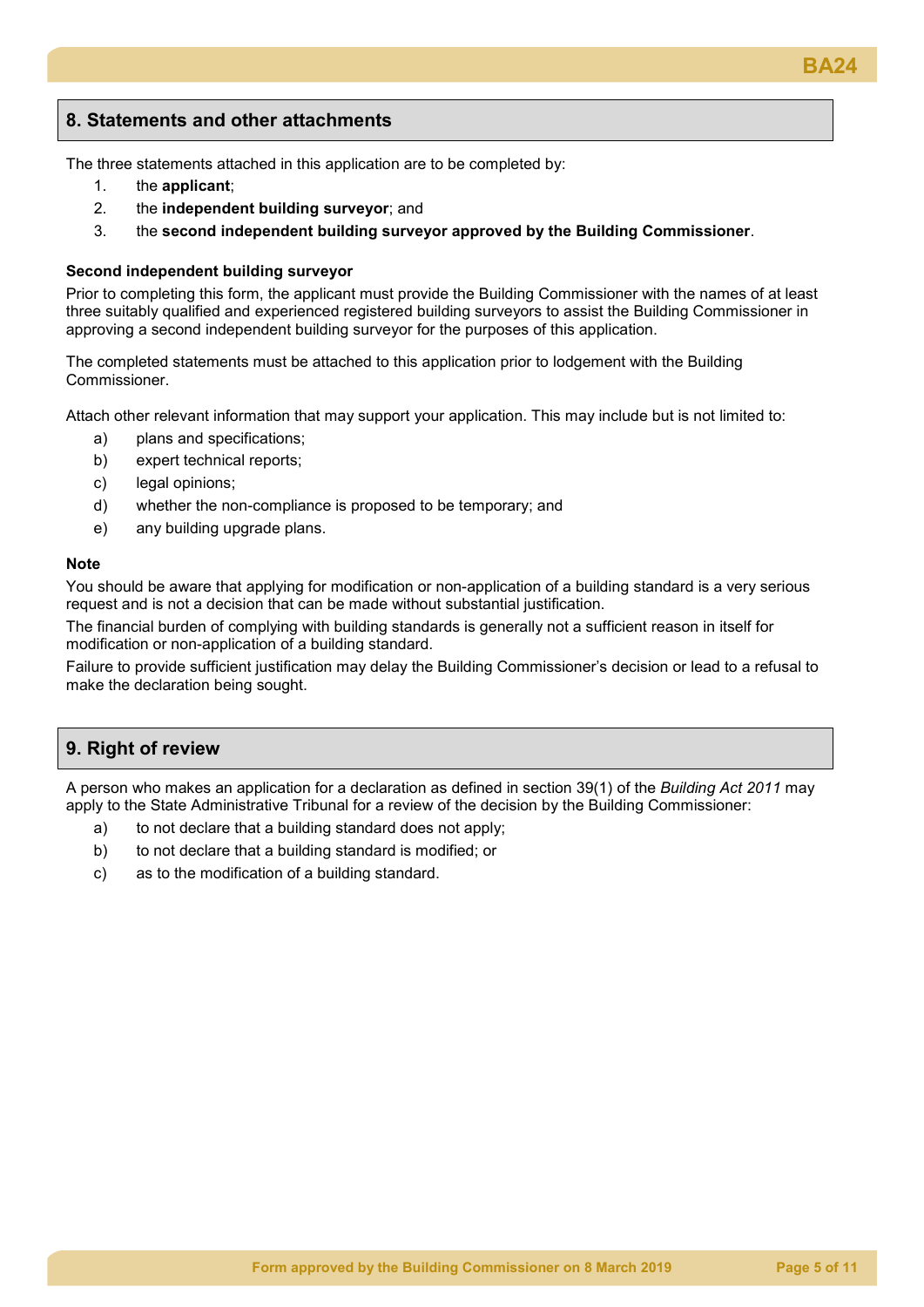## **10. Statement by applicant**

#### I,

#### Full name of applicant

being the applicant seeking a declaration under section 39 of the *Building Act 2011* in relation to the property at:

#### **Address of the property this application relates to:**

Property street address (provide lot number where street number is not known)

| Unit no     | Street no | Level       | Lot no        |
|-------------|-----------|-------------|---------------|
| Street name |           | Street type | Street suffix |
| Suburb      |           | State       | Postcode      |

am of the opinion that making the declaration: (complete either (i) or (ii))

### (i) is in the public interest for the following reasons (attach additional information if required):

(ii) or is consistent with the purpose of the following written law or a Commonwealth law. Explain how it is consistent (attach additional information if required):

Signature of applicant Date Date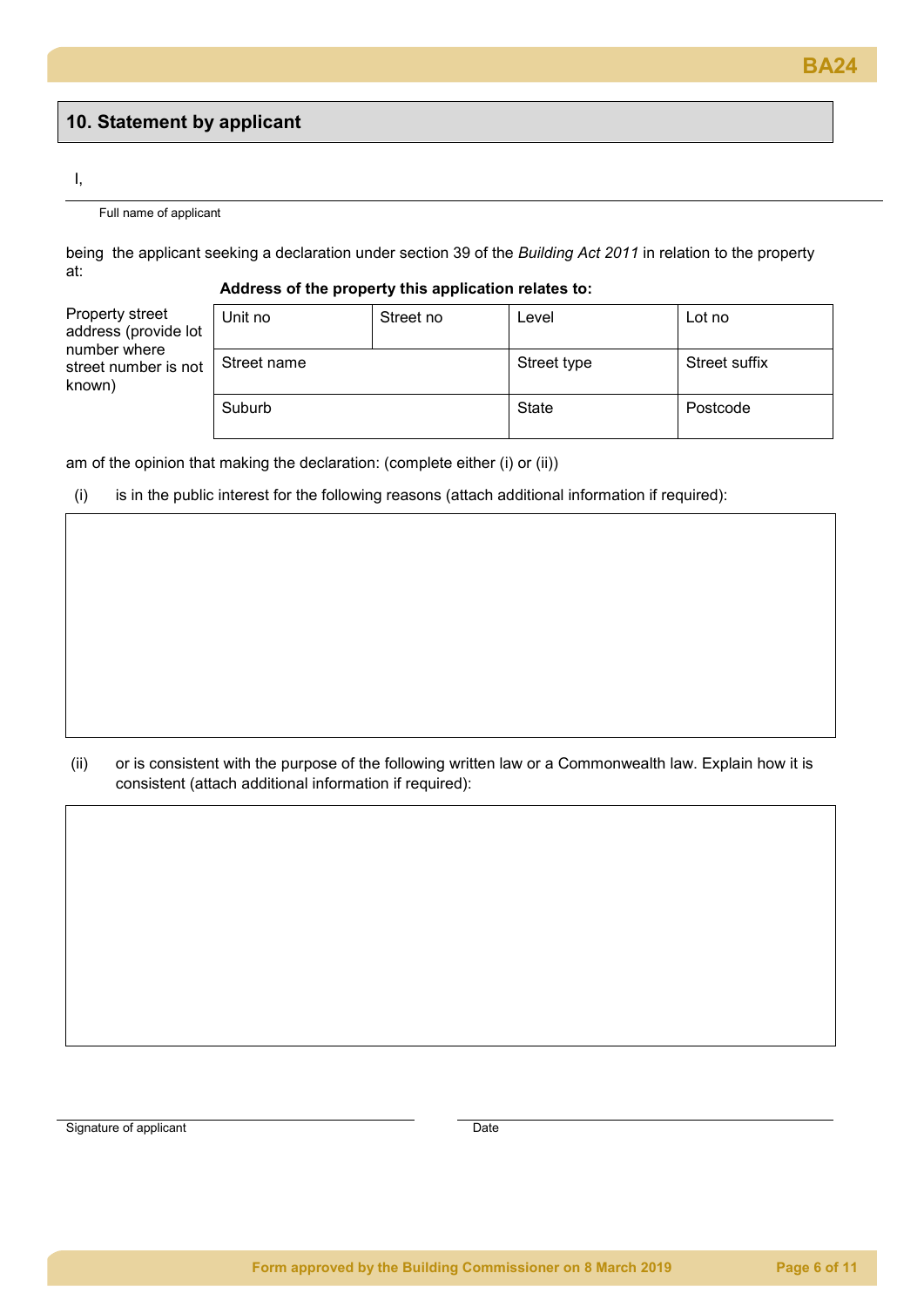## **11. Statement by an independent building surveyor**

#### I,

Full name of independent building surveyor

Confirm that:

- I am an independent building surveyor as defined under regulation 32(2) of the Building Regulations 2012;
- I am a building surveying practitioner registered under section 17 of the *Building Services (Registration) Act 2011* with registration number \_
- I have assessed this application seeking a declaration for modifying / not-applying a building standard to the building, incidental structure or the demolition work in relation to the property at:

| Property street<br>address (provide<br>lot number where<br>street number is<br>not known) | Unit no<br>Street no |  | Level       | Lot no        |
|-------------------------------------------------------------------------------------------|----------------------|--|-------------|---------------|
|                                                                                           | Street name          |  | Street type | Street suffix |
|                                                                                           | Suburb               |  | State       | Postcode      |

Pursuant to section 39 of the *Building Act 2011* and regulation 32 of the Building Regulations 2012, I make the following statements:

1. The Deemed-to-Satisfy (DTS) provisions of the Building Code of Australia (BCA) in relation to which a modification or non-application is sought are:

2. (a) Where the application is seeking to modify a standard, the DTS provisions in Statement 1 above are proposed to be modified to read as follows: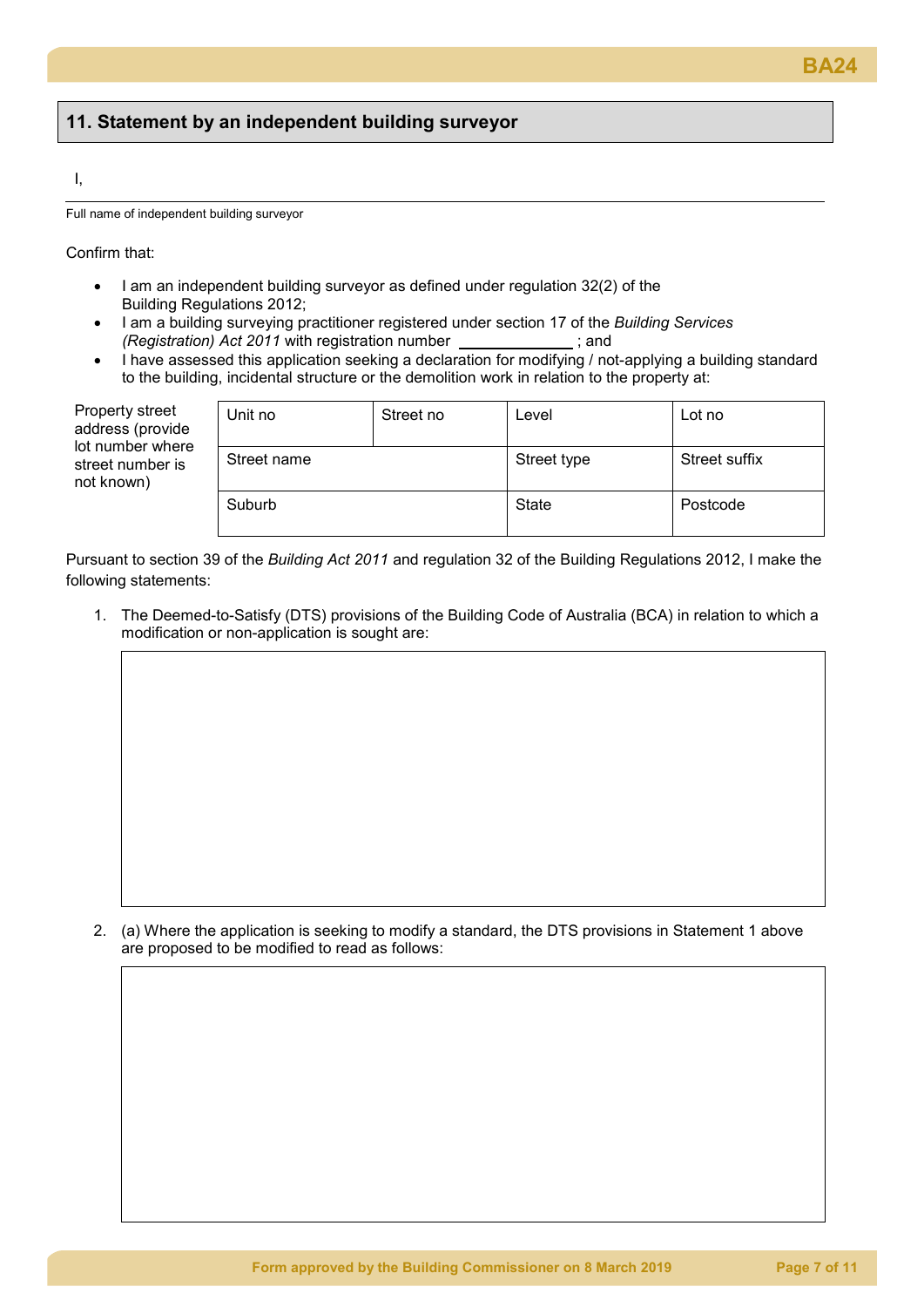(b) Where the application is seeking to not-apply a standard, the DTS provisions in Statement 1 above that are to be not-applied are:

3. The Performance Requirements that are relevant to the DTS provisions of the BCA in relation to which a modification or non-application is sought (whether or not the Performance Requirements are within the same Section or Part of the BCA as the relevant DTS provisions) are:

4. The Performance Requirements in Statement 3 above are proposed to be modified to read as follows: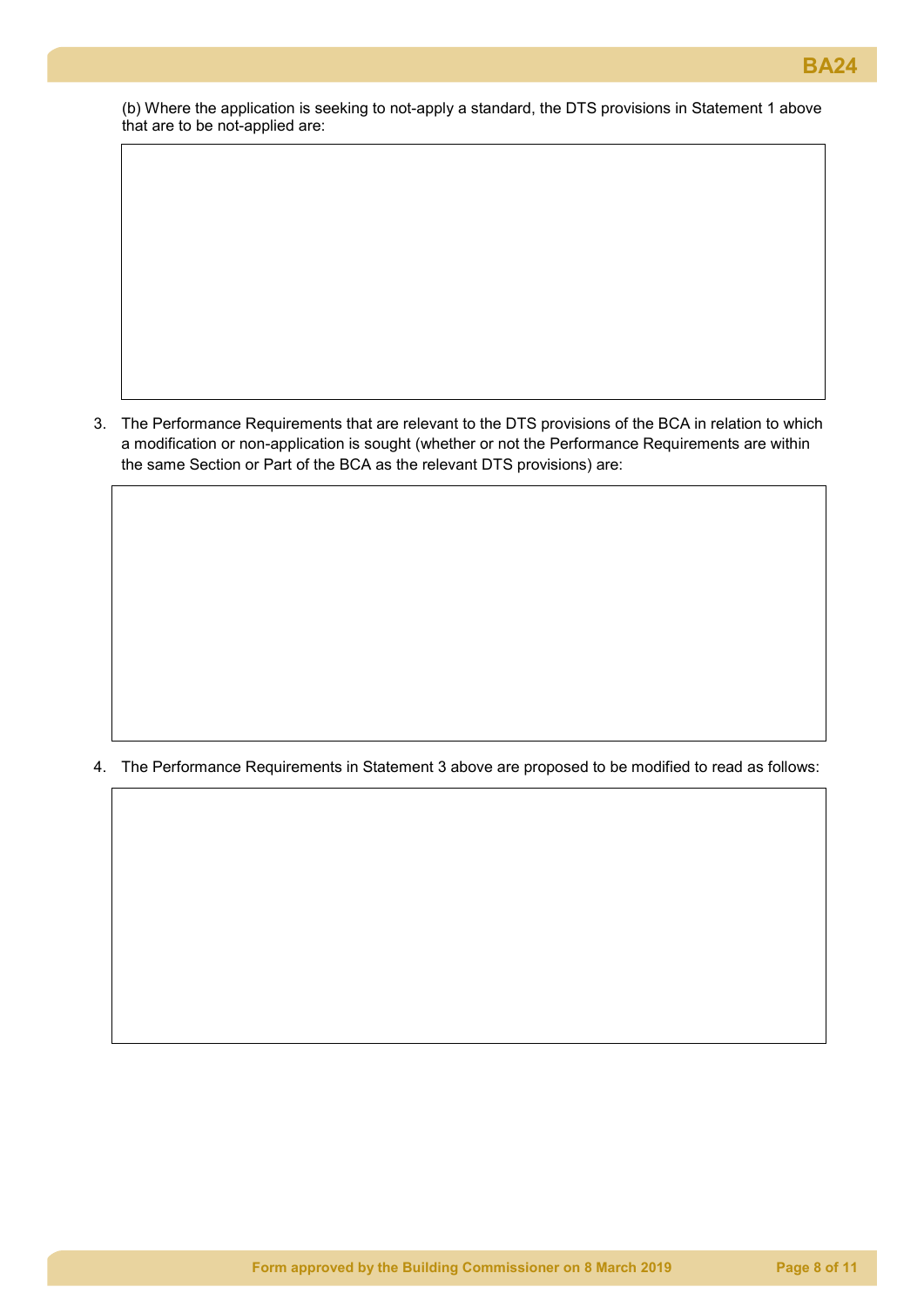5. Each risk to people, property or the environment that the DTS provisions and Performance Requirements in Statement 1 and Statement 3 prevent or minimise are:

6. This is how each risk in Statement 5 above has been quantified and measured for the building, incidental structure or demolition work that is the subject of this application:

7. I have set out below if, and the extent to which, a risk would be increased if the DTS provisions and Performance Requirements in 1 and 3 are not applied or modified as per Statement 2 and Statement 4 above:

Signature of independent building surveyor example and the Date

Signature of second independent building surveyor Date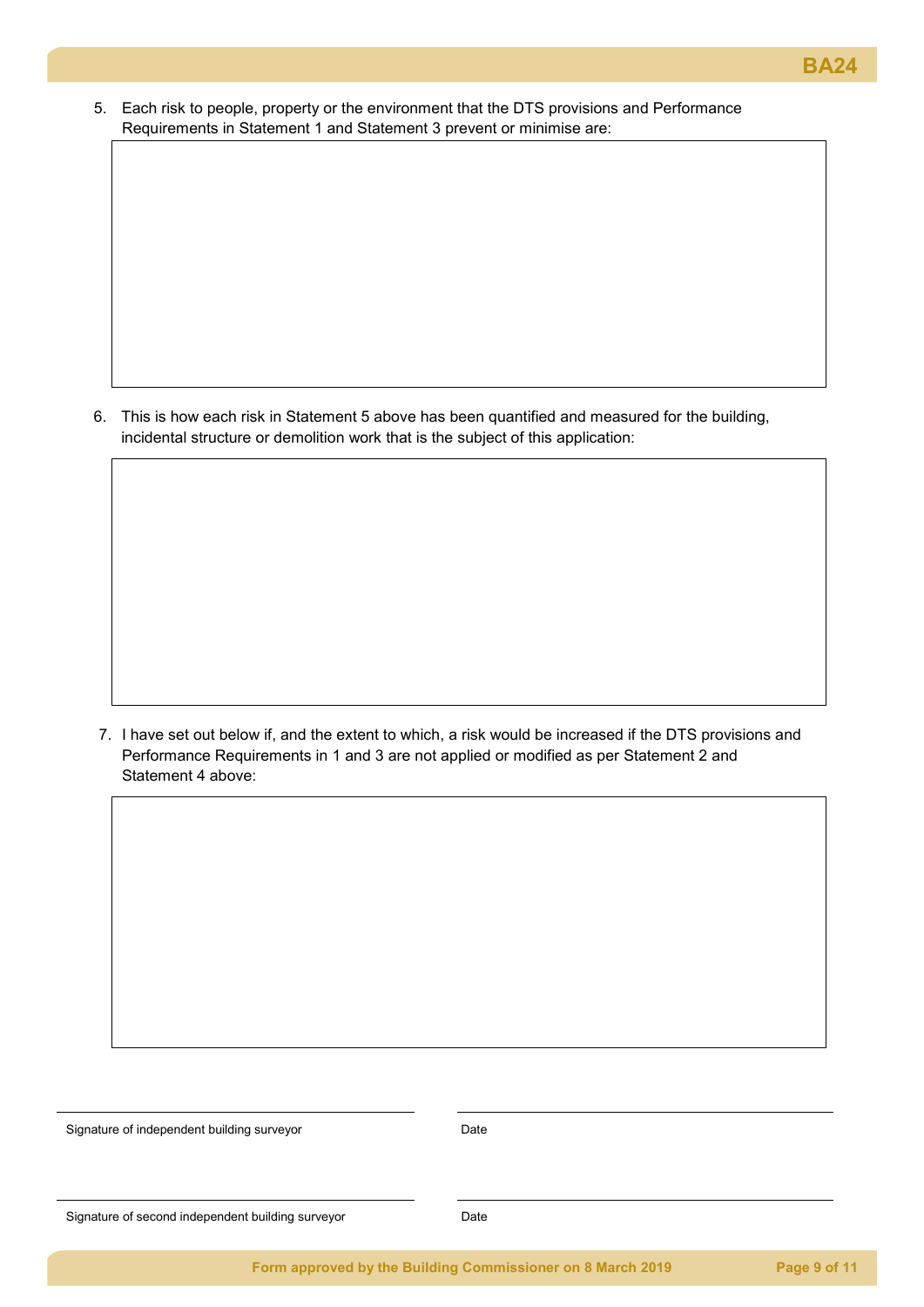# **BA24**

## **12. Statement of a second independent building surveyor**

#### I,

Full name of second independent building surveyor

Confirm that:

- I am an independent building surveyor as defined under regulation 32(2) of the Building Regulations 2012;
- I am a building surveying practitioner registered under section 17 of the *Building Services (Registration) Act 2011* with registration number \_
- I have been approved by the Building Commissioner for the purpose of providing this statement; and<br>I have reviewed and agree with the statement dated<br> $\frac{1}{1-\epsilon}$  of the independent building
- I have reviewed and agree with the statement dated  $\frac{1}{1-\frac{1}{1-\frac{1}{1-\frac{1}{1-\frac{1}{1-\frac{1}{1-\frac{1}{1-\frac{1}{1-\frac{1}{1-\frac{1}{1-\frac{1}{1-\frac{1}{1-\frac{1}{1-\frac{1}{1-\frac{1}{1-\frac{1}{1-\frac{1}{1-\frac{1}{1-\frac{1}{1-\frac{1}{1-\frac{1}{1-\frac{1}{1-\frac{1}{1-\frac{1}{1-\frac{1}{1-\frac{1}{1-\frac{1}{1-\frac{1}{$ surveyor:

Full name of independent building surveyor

in relation to the property at:

Property street address (provide lo number where street number is no known)

| эt | Unit no     | Street no | Level        | Lot no        |
|----|-------------|-----------|--------------|---------------|
| )t | Street name |           | Street type  | Street suffix |
|    | Suburb      |           | <b>State</b> | Postcode      |

for the modification or non-application of a building standard as endorsed by me on the 'Statement by the Independent Building Surveyor' as follows:

(Please outline the modification or non-application of building standards being sought)